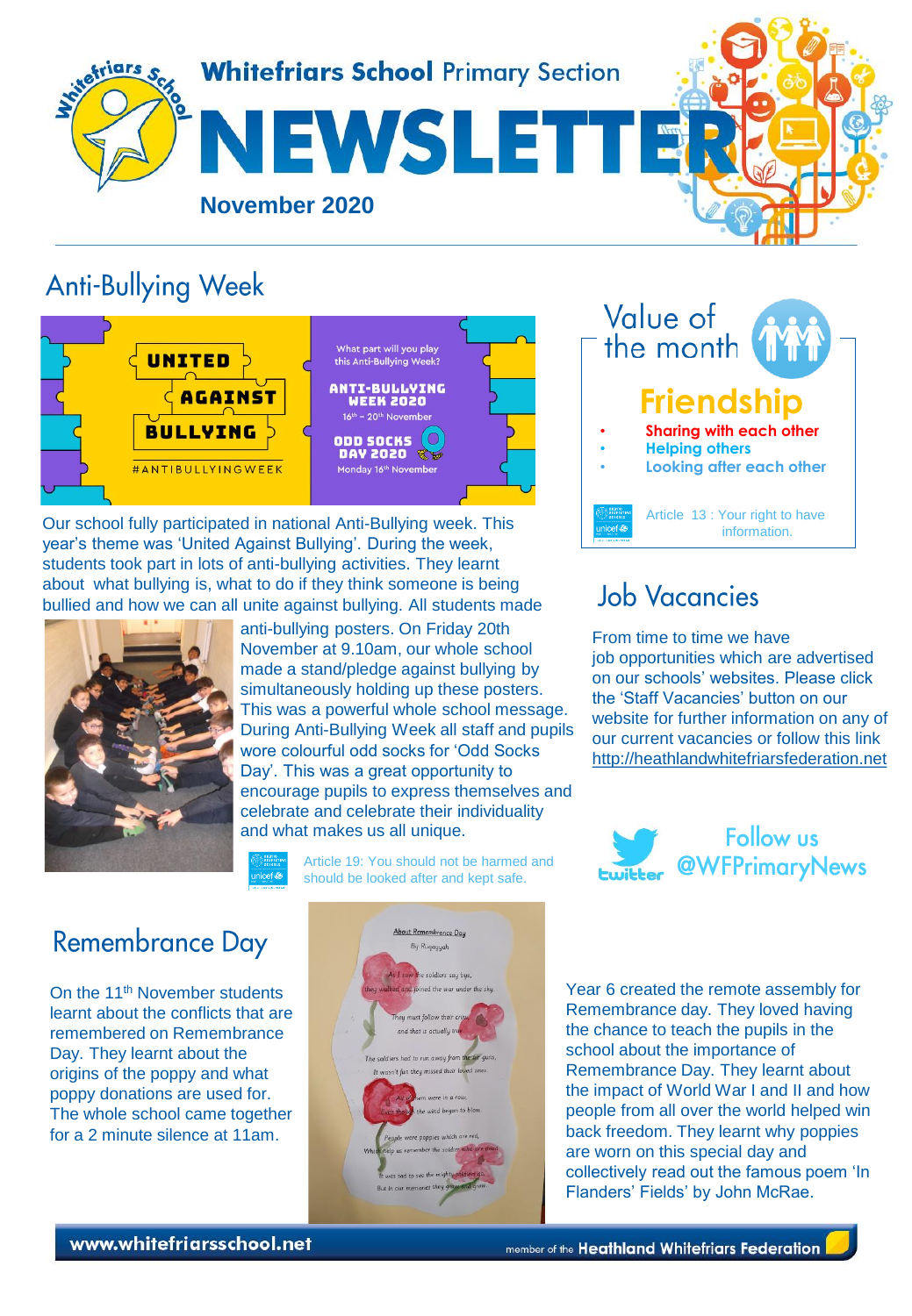**Whitefriars School Primary Section** 

# NEWSLETT



#### Nursery



The Nursery children have been celebrating Bonfire night. We used our hands to make bonfire pictures, forks to make fireworks and we even splattered some paint around to make the colourful night sky filled with fireworks.

### Year 1



Year 1 had an amazing time making our antibullying posters! We loved uniting against bullying on Friday as a whole school and holding our posters up in our classrooms. We have been learning different hand signals for our music lessons and a

ceilidh dance in our PE lessons. What a great month!

## Reception

Reception enjoyed their remote learning in November. We learnt about Nursery rhymes, Diwali and people that help us in the medical professions. The children were very creative making clocks, spiders and firework pictures and did lots of learning with their phonics, maths and writing. Here is some of the great learning they have produced!









# Year<sub>2</sub>



their online remote learning activities!

#### Year<sub>3</sub>



This month Year 3 have been looking at different types of poems. We have looked at rhyming poems and calligram poems. The children have created their own calligram poem about Diwali. They used lots

of Year 3 words, suffixes and even used alliterations. Well done Year 3! Year 2 have been working hard on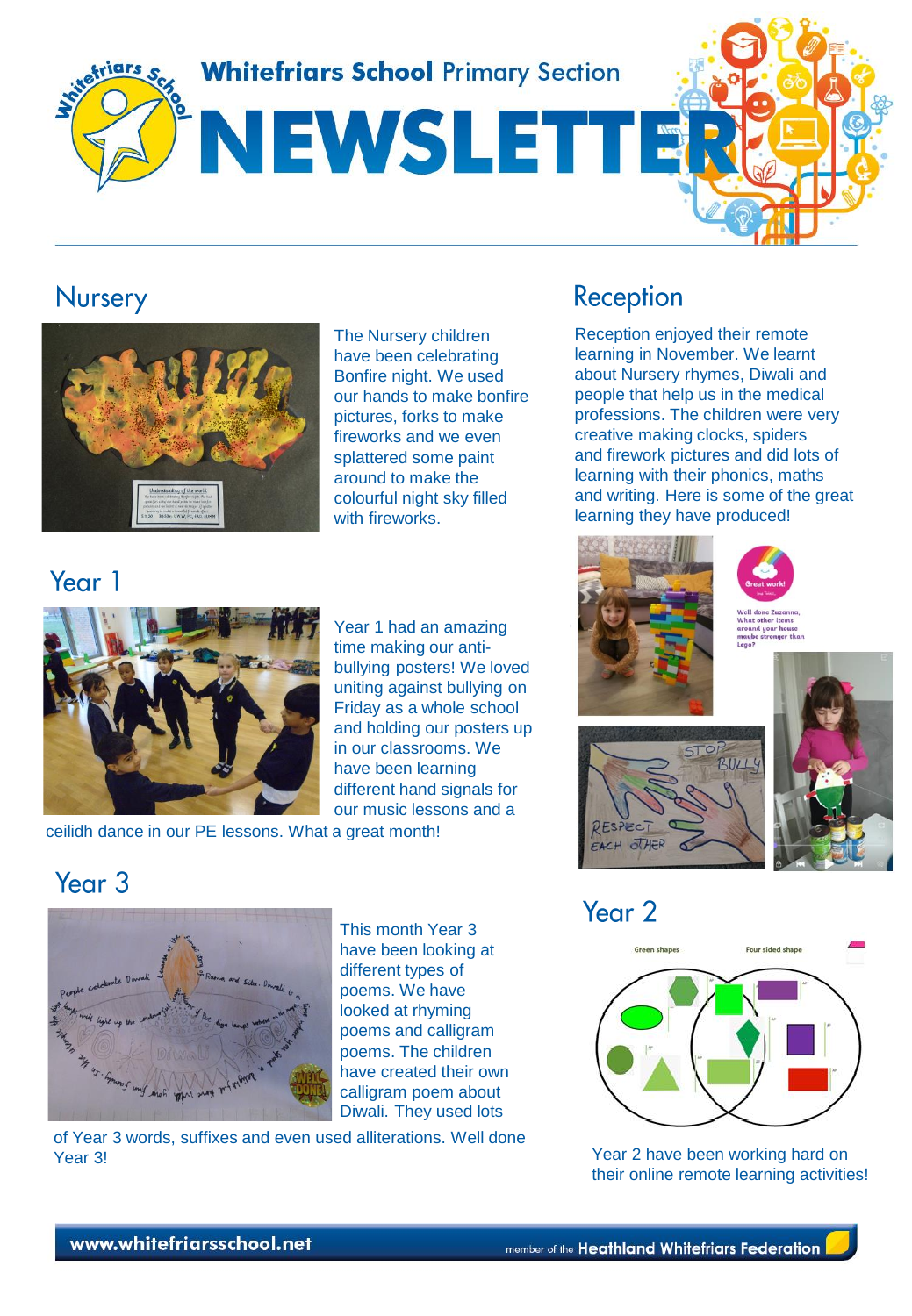

#### Year  $\Delta$



This month, Year 4 have based their writing on *The Iron Man* by Ted Hughes. Along with some fantastic character descriptions, narratives and newspaper reports, they also completed some great Art and DT projects.

Year 5



Naisha and Khushi from Aquila class have created some brilliant portraits of Queen Elizabeth II. They used 'paint' on their laptops to create fantastic replicas of our Queen. Khushi also enjoyed learning all about Pablo Picasso's Cubism and even challenged herself to create her own self portrait! We love how creative and dedicated our Year 5 pupils have been.

#### Year 6



As part of Year 6 topic learning 'How did Egypt impact the Ancient World?' pupils created their own examples of an Egyptian landscape. They thought carefully about the features of the landscape during ancient times.

Article 28 : Your right to learn and go to school.

### Diwali Celebrations



Year 6 lit up their corridor with lanterns for Diwali. They designed their own Rangoli patterns using intricate and complex patterns then used them to make their very own paper lanterns to celebrate a very significant part of the Hindu culture and religion.



Our Nursery children have been learning about the Festival of Light and learnt some special dance moves using the Dandiya sticks to celebrate Diwali in style.



www.whitefriarsschool.net